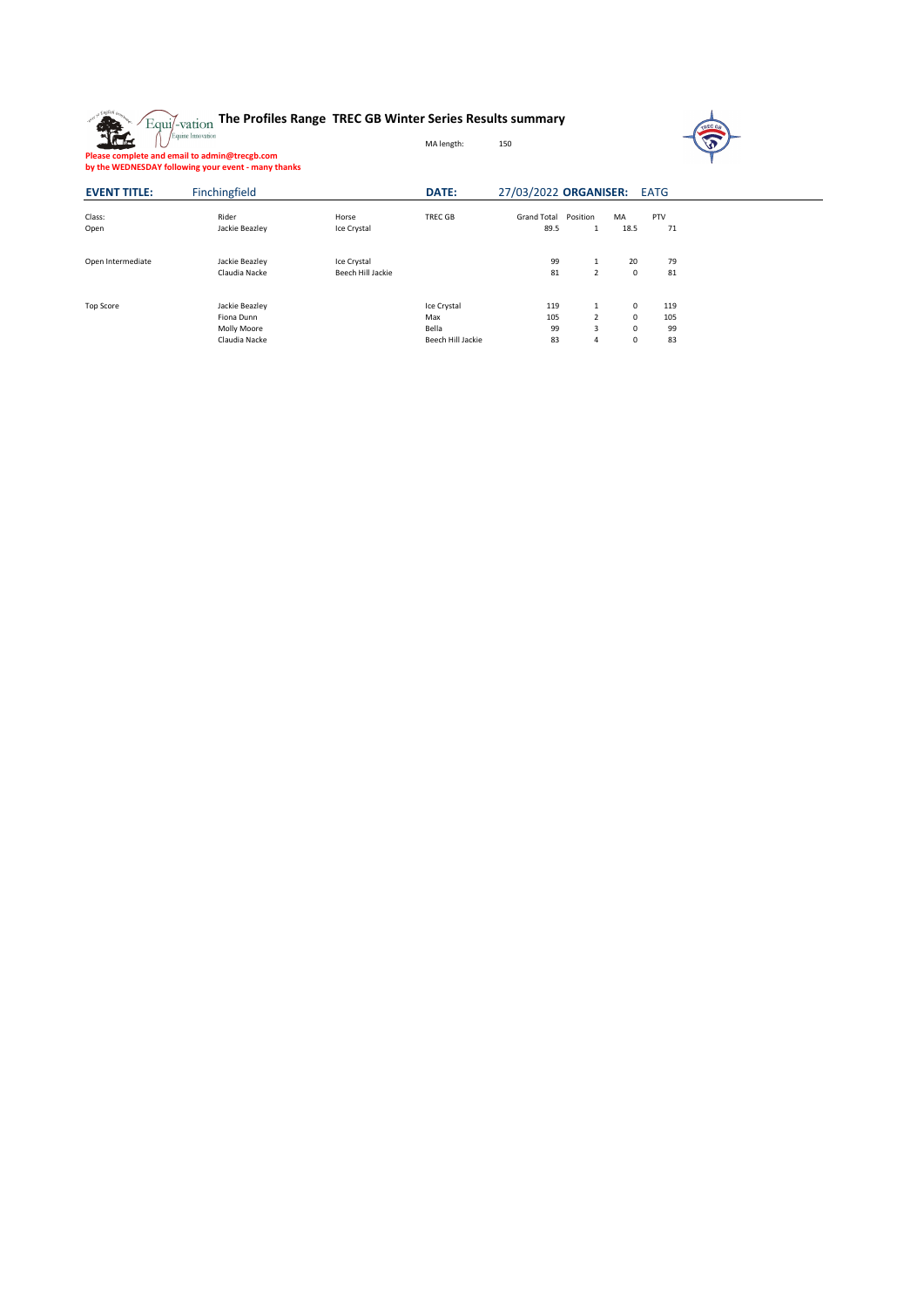| so English iron.                   | Equil-vation                       | The Profiles Range TREC GB Winter Series Class summary |                       |             |                                    |                       |           |                |              |              |                         |                            |        |       |                                 |              |    |
|------------------------------------|------------------------------------|--------------------------------------------------------|-----------------------|-------------|------------------------------------|-----------------------|-----------|----------------|--------------|--------------|-------------------------|----------------------------|--------|-------|---------------------------------|--------------|----|
| <b>Kata</b><br><b>EVENT TITLE:</b> | Equine Innovation<br>Finchingfield |                                                        | <b>DATE:</b>          |             |                                    | 27/03/2022 ORGANISER: |           |                |              | <b>EATG</b>  |                         |                            |        |       |                                 |              |    |
| <b>Class:</b>                      | <b>Open</b>                        |                                                        |                       |             |                                    |                       |           |                |              |              |                         |                            |        |       |                                 |              |    |
| <b>RIDER</b>                       | <b>TREC GB NO</b>                  | Bendings<br><b>HORSE</b> (very important)              | Corridor <sub>2</sub> | Rein Back 3 | Ridden Immobility s<br>Clover Lear | Road Closed 6         | Maybole > | Low Branches 8 | S Bend 9     |              | Deductions for circling | <b>PTV</b><br><b>TOTAL</b> | CANTER | WALF  | <b>MA</b><br><b>TOTAL TOTAL</b> | <b>GRAND</b> | ໌ດ |
| Jackie Beazley                     |                                    | Ice Crystal                                            |                       | 10          |                                    | 10                    |           | 10             | $ 10\rangle$ | $ 10\rangle$ |                         |                            | 71 15  | $3.5$ | 18.5                            | 89.5         |    |



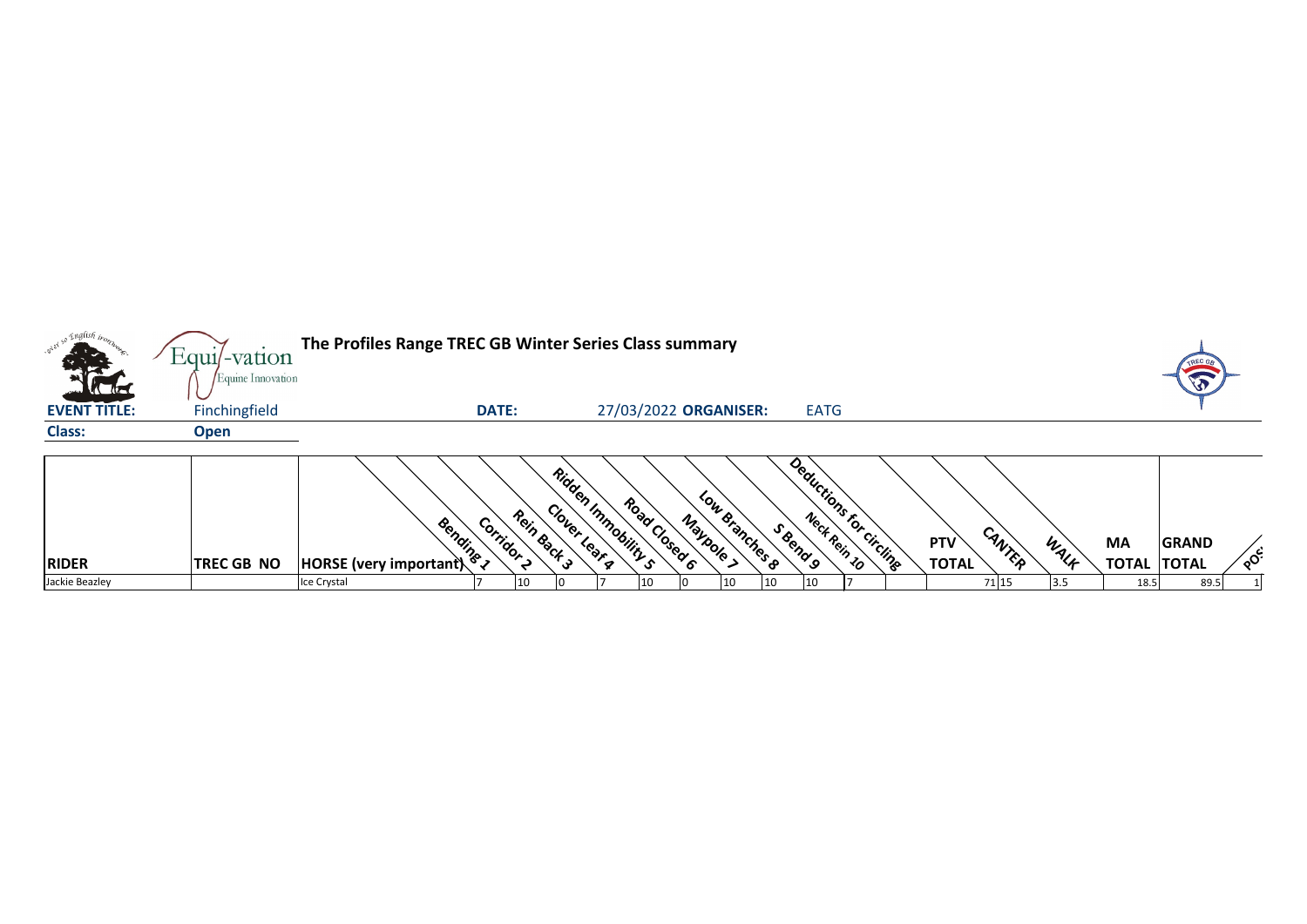| orel so English trong<br><b>Victor</b> | The Profiles Range TREC GB Winter Series Class summary<br>Equi/-vation<br>Equine Innovation |                                 |                          |                                    |                                              |                                    |                 |                      |      |                    |              |    |
|----------------------------------------|---------------------------------------------------------------------------------------------|---------------------------------|--------------------------|------------------------------------|----------------------------------------------|------------------------------------|-----------------|----------------------|------|--------------------|--------------|----|
| <b>EVENT TITLE:</b>                    | Finchingfield                                                                               |                                 | <b>DATE:</b>             |                                    | 27/03/2022 ORGANISER:                        | <b>EATG</b>                        |                 |                      |      |                    |              |    |
| <b>Class:</b>                          | <b>Open Intermediate</b>                                                                    |                                 |                          |                                    |                                              |                                    |                 |                      |      |                    |              |    |
|                                        |                                                                                             | Bendine 1<br><b>HORSE</b> (very | Rein Back 3<br>Corridor, | Ridden Immobility s<br>Clover Lear | Low Branches 8<br>Road Closed 6<br>Maypole > | Deductions for circling<br>Sbend 9 |                 | CANTER<br><b>PTV</b> | WALF | <b>MA</b>          | <b>GRAND</b> | ໌ດ |
| <b>RIDER</b>                           | <b>TREC GB NO</b>                                                                           | important)                      |                          |                                    |                                              |                                    |                 | <b>TOTAL</b>         |      | <b>TOTAL TOTAL</b> |              |    |
| Jackie Beazley                         |                                                                                             | Ice Crystal                     |                          |                                    | 10                                           | 10                                 | 10 <sub>l</sub> | 79                   | 15   | 20 <sub>l</sub>    | 99           |    |
| Claudia Nacke                          |                                                                                             | Beech Hill Jackie               | 10I                      | 10 <sup>1</sup>                    | 10<br>10 <sup>1</sup>                        | 10<br>() I                         | 10 <sup>1</sup> | 81                   |      |                    | 81           |    |